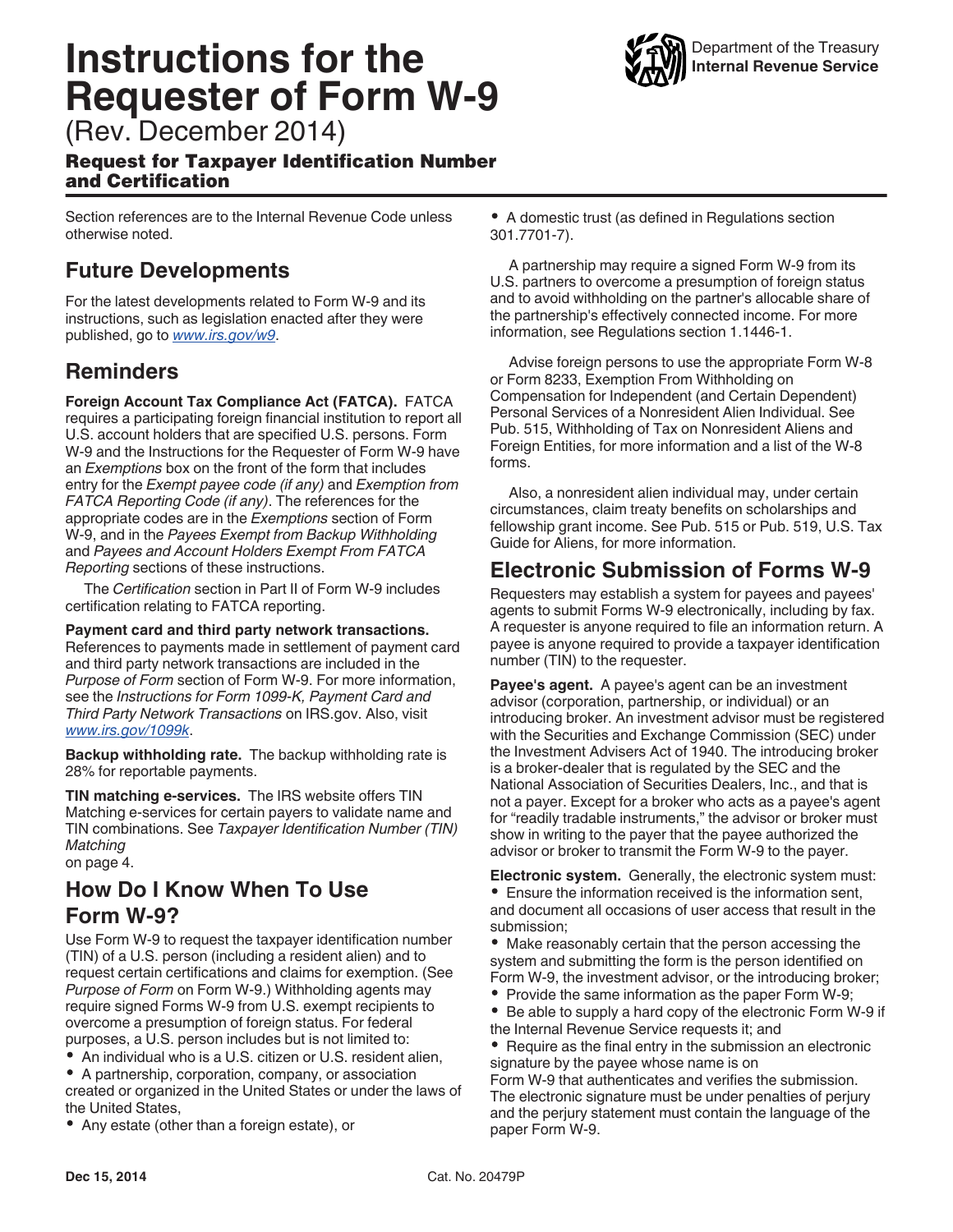

*For Forms W-9 that are not required to be signed, the electronic system need not provide for an electronic signature or a perjury statement.*

For more details, see the following.

 Announcement 98-27, which is on page 30 of Internal Revenue Bulletin 1998-15 at *[www.irs.gov/pub/irs-irbs/](http://www.irs.gov/pub/irs-irbs/irb98-15.pdf) [irb98-15.pdf](http://www.irs.gov/pub/irs-irbs/irb98-15.pdf)*.

 Announcement 2001-91, which is on page 221 of Internal Revenue Bulletin 2001-36 at *[www.irs.gov/pub/irs-irbs/](http://www.irs.gov/pub/irs-irbs/irb01-36.pdf) [irb01-36.pdf](http://www.irs.gov/pub/irs-irbs/irb01-36.pdf)*.

### **Individual Taxpayer Identification Number (ITIN)**

Form W-9 (or an acceptable substitute) is used by persons required to file information returns with the IRS to get the payee's (or other person's) correct name and TIN. For individuals, the TIN is generally a social security number (SSN).

However, in some cases, individuals who become U.S. resident aliens for tax purposes are not eligible to obtain an SSN. This includes certain resident aliens who must receive information returns but who cannot obtain an SSN.

These individuals must apply for an ITIN on Form W-7, Application for IRS Individual Taxpayer Identification Number, unless they have an application pending for an SSN. Individuals who have an ITIN must provide it on Form W-9.

### **Substitute Form W-9**

You may develop and use your own Form W-9 (a substitute Form W-9) if its content is substantially similar to the official IRS Form W-9 and it satisfies certain certification requirements.

You may incorporate a substitute Form W-9 into other business forms you customarily use, such as account signature cards. However, the certifications on the substitute Form W-9 must clearly state (as shown on the official Form W-9) that under penalties of perjury:

1. The payee's TIN is correct,

2. The payee is not subject to backup withholding due to failure to report interest and dividend income,

3. The payee is a U.S. person, and

4. The FATCA code entered on this form (if any) indicating that the payee is exempt from FATCA reporting is correct.

You may provide certification instructions on a substitute Form W-9 in a manner similar to the official form. If you are not collecting a FATCA exemption code by omitting that field from the substitute Form W-9 (see *[Payees and Account](#page-3-0)  [Holders Exempt From FATCA Reporting](#page-3-0),* later), you may notify the payee that item 4 does not apply.

You may not:

1. Use a substitute Form W-9 that requires the payee, by signing, to agree to provisions unrelated to the required certifications, or

2. Imply that a payee may be subject to backup withholding unless the payee agrees to provisions on the substitute form that are unrelated to the required certifications.

A substitute Form W-9 that contains a separate signature line just for the certifications satisfies the requirement that the certifications be clearly stated.

If a single signature line is used for the required certifications and other provisions, the certifications must be highlighted, boxed, printed in bold-face type, or presented in some other manner that causes the language to stand out from all other information contained on the substitute form. Additionally, the following statement must be presented to stand out in the same manner as described above and must appear immediately above the single signature line:

"The Internal Revenue Service does not require your consent to any provision of this document other than the certifications required to avoid backup withholding."

If you use a substitute form, you are required to provide the Form W-9 instructions to the payee only if he or she requests them. However, if the IRS has notified the payee that backup withholding applies, then you must instruct the payee to strike out the language in the certification that relates to underreporting. This instruction can be given orally or in writing. See item 2 of the *Certification* on Form W-9. You can replace "defined below" with "defined in the instructions" in item 3 of the *Certification* on Form W-9 when the instructions will not be provided to the payee except upon request. For more information, see Rev. Proc. 83-89,1983-2 C.B. 613; amplified by Rev. Proc. 96-26, which is on page 22 of Internal Revenue Bulletin 1996-8 at *[www.irs.gov/pub/irs](http://www.irs.gov/pub/irs-irbs/irb96-08.pdf)[irbs/irb96-08.pdf](http://www.irs.gov/pub/irs-irbs/irb96-08.pdf)*.

## **TIN Applied for**

For interest and dividend payments and certain payments with respect to readily tradable instruments, the payee may return a properly completed, signed Form W-9 to you with "Applied For" written in Part I. This is an "awaiting-TIN" certificate. The payee has 60 calendar days, from the date you receive this certificate, to provide a TIN. If you do not receive the payee's TIN at that time, you must begin backup withholding on payments.

**Reserve rule.** You must backup withhold on any reportable payments made during the 60-day period if a payee withdraws more than \$500 at one time, unless the payee reserves an amount equal to the current year's backup withholding rate on all reportable payments made to the account.

**Alternative rule.** You may also elect to backup withhold during this 60-day period, after a 7-day grace period, under one of the two alternative rules discussed below.

**Option 1.** Backup withhold on any reportable payments if the payee makes a withdrawal from the account after the close of 7 business days after you receive the awaiting-TIN certificate. Treat as reportable payments all cash withdrawals in an amount up to the reportable payments made from the day after you receive the awaiting-TIN certificate to the day of withdrawal.

*Option 2.* Backup withhold on any reportable payments made to the payee's account, regardless of whether the payee makes any withdrawals, beginning no later than 7 business days after you receive the awaiting-TIN certificate.



*The 60-day exemption from backup withholding does not apply to any payment other than interest,*  does not apply to any payment other than interest, dividends, and certain payments relating to readily *tradable instruments. Any other reportable payment, such as nonemployee compensation, is subject to backup*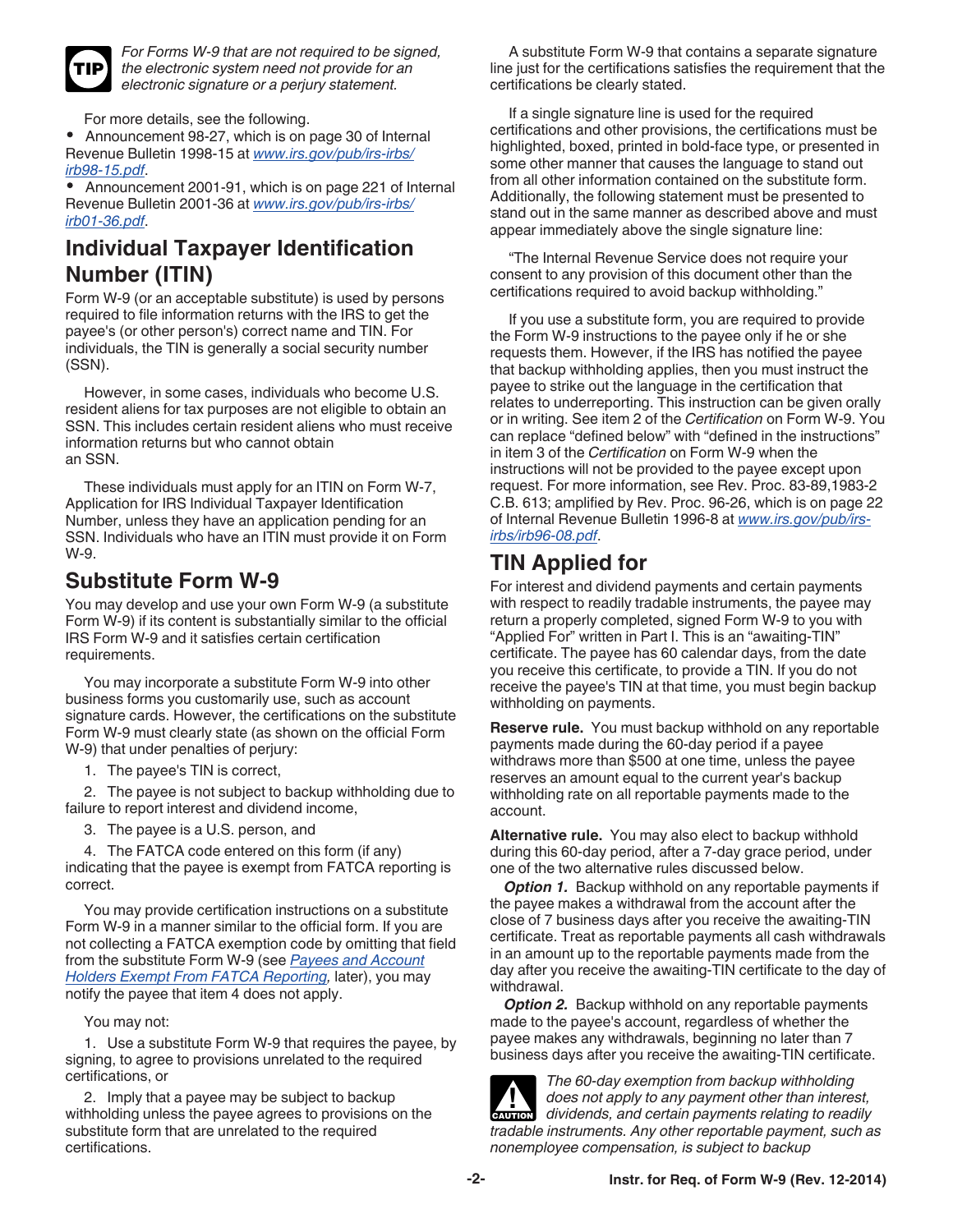*withholding immediately, even if the payee has applied for and is awaiting a TIN.*

*Even if the payee gives you an awaiting-TIN certificate, you must backup withhold on reportable interest and dividend payments if the payee does not certify, under penalties of perjury, that the payee is not subject to backup withholding.*

*If you do not collect backup withholding from affected payees as required, you may become liable for any uncollected amount.*

# **Payees Exempt From Backup Withholding**

The following payees are exempt from backup withholding with respect to the payments below, and should enter the corresponding exempt payee code on Form W-9. If a payee is not exempt, you are required to backup withhold on reportable payments if the payee does not provide a TIN in the manner required or sign the certification, if required.

1. An organization exempt from tax under section 501(a), any IRA, or a custodial account under section 403(b)(7) if the account satisfies the requirements of section 401(f)(2);

2. The United States or any of its agencies or instrumentalities;

3. A state, the District of Columbia, a U.S. commonwealth or possession, or any of their political subdivisions, agencies, or instrumentalities;

4. A foreign government or any of its political subdivisions, agencies, or instrumentalities; or

5. A corporation;

6. A dealer in securities or commodities required to register in the United States, the District of Columbia, or a U.S. commonwealth or possession;

7. A futures commission merchant registered with the Commodity Futures Trading Commission;

8. A real estate investment trust;

9. An entity registered at all times during the tax year under the Investment Company Act of 1940;

10. A common trust fund operated by a bank under section 584(a);

11. A financial institution;

12. A middleman known in the investment community as a nominee or custodian; or

13. A trust exempt from tax under section 664 or described in section 4947.

The following types of payments are exempt from backup withholding as indicated for payees listed in 1 through 13, above.

**Interest and dividend payments.** All listed payees are exempt except the payee in item 7.

**Broker transactions.** All payees listed in items 1 through 4 and 6 through 11 are exempt. Also, C corporations are exempt. A person registered under the Investment Advisers Act of 1940 who regularly acts as a broker is also exempt.

**Barter exchange transactions and patronage dividends.**  Only payees listed in items 1 through 4 are exempt.

**Payments reportable under sections 6041 and 6041A.**  Payees listed in items 1 through 5 are generally exempt.

However, the following payments made to a corporation and reportable on Form 1099-MISC, Miscellaneous Income, are not exempt from backup withholding.

Medical and health care payments.

Attorneys' fees (also gross proceeds paid to an attorney, reportable under section 6045(f)).

• Payments for services paid by a federal executive agency. (See Rev. Rul. 2003-66, which is on page 1115 of Intenal Revenue Bulletin 2003-26 at *[www.irs.gov/pub/irs-irbs/](http://www.irs.gov/pub/irs-irbs/irb03-26.pdf) [irb03-26.pdf](http://www.irs.gov/pub/irs-irbs/irb03-26.pdf)*.)

**Payments made in settlement of payment card or third party network transactions.** Only payees listed in items 1 through 4 are exempt.

### **Payments Exempt From Backup Withholding**

Payments that are not subject to information reporting also are not subject to backup withholding. For details, see sections 6041, 6041A, 6042, 6044, 6045, 6049, 6050A, 6050N, and 6050W and their regulations. The following payments are generally exempt from backup withholding.

#### **Dividends and patronage dividends**

• Payments to nonresident aliens subject to withholding under section 1441.

• Payments to partnerships not engaged in a trade or business in the United States and that have at least one nonresident alien partner.

- Payments of patronage dividends not paid in money.
- Payments made by certain foreign organizations.
- Section 404(k) distributions made by an ESOP.

#### **Interest payments**

• Payments of interest on obligations issued by individuals. However, if you pay \$600 or more of interest in the course of your trade or business to a payee, you must report the payment. Backup withholding applies to the reportable payment if the payee has not provided a TIN or has provided an incorrect TIN.

• Payments described in section 6049(b)(5) to nonresident aliens.

• Payments on tax-free covenant bonds under section 1451.

- Payments made by certain foreign organizations.
- Mortgage or student loan interest paid to you.

#### **Other types of payment**

Wages.

Distributions from a pension, annuity, profit-sharing or stock bonus plan, any IRA, an owner-employee plan, or other deferred compensation plan.

Distributions from a medical or health savings account and long-term care benefits.

Certain surrenders of life insurance contracts.

Distribution from qualified tuition programs or Coverdell ESAs.

Gambling winnings if regular gambling winnings withholding is required under section 3402(q). However, if regular gambling winnings withholding is not required under section 3402(q), backup withholding applies if the payee fails to furnish a TIN.

• Real estate transactions reportable under section 6045(e).

Cancelled debts reportable under section 6050P.